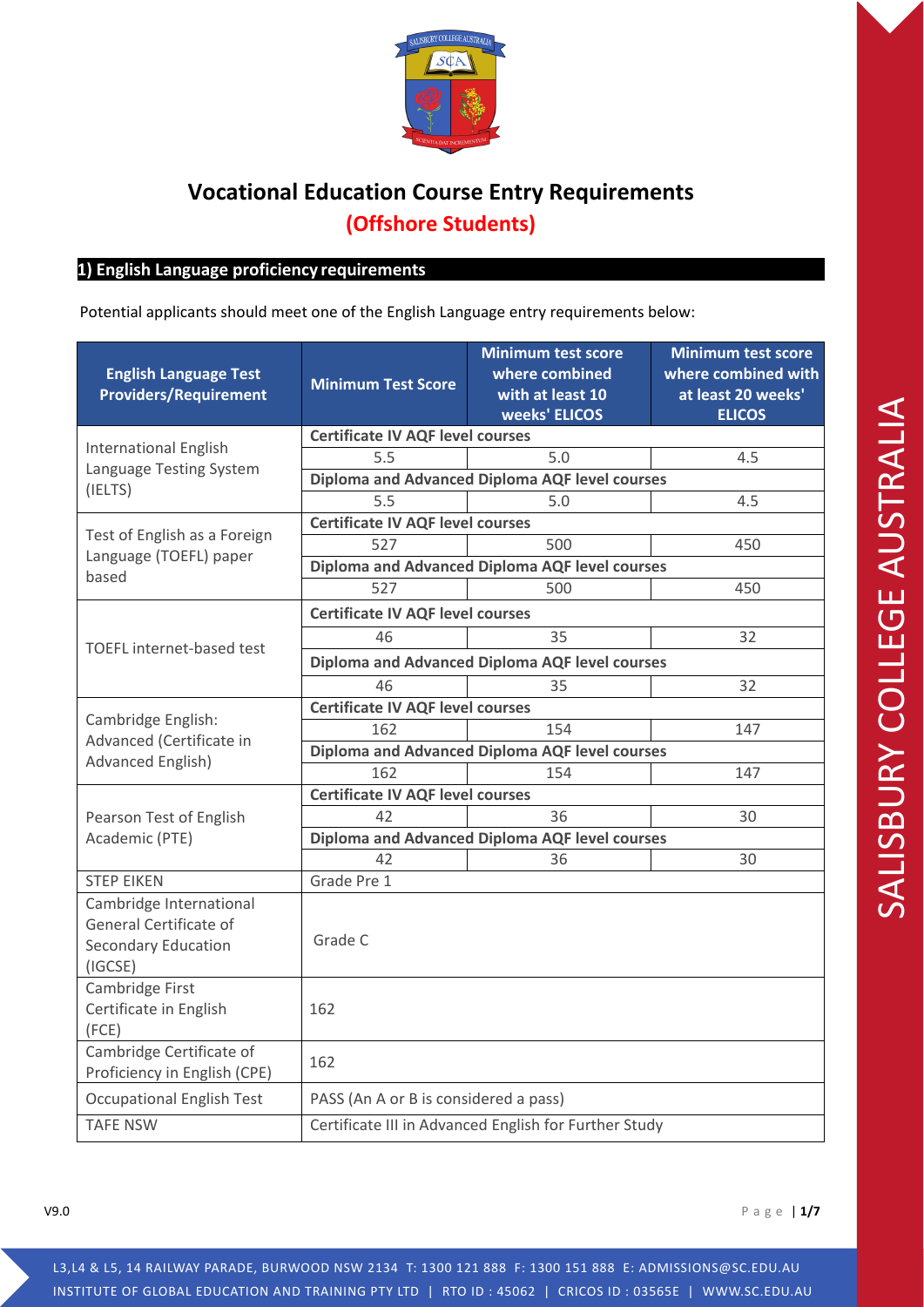| <b>English Language Test</b><br><b>Providers/Requirement</b> | <b>Minimum Test Score</b>                                                                                                                                                                                                                                                                                                                                                                                                                                                                                                                                                                                                                                                                                                                                                                                                                                                                                                                                                                                                                                                                                                                                                                                                                                            |  |
|--------------------------------------------------------------|----------------------------------------------------------------------------------------------------------------------------------------------------------------------------------------------------------------------------------------------------------------------------------------------------------------------------------------------------------------------------------------------------------------------------------------------------------------------------------------------------------------------------------------------------------------------------------------------------------------------------------------------------------------------------------------------------------------------------------------------------------------------------------------------------------------------------------------------------------------------------------------------------------------------------------------------------------------------------------------------------------------------------------------------------------------------------------------------------------------------------------------------------------------------------------------------------------------------------------------------------------------------|--|
|                                                              | <b>Certificate IV AQF level courses</b>                                                                                                                                                                                                                                                                                                                                                                                                                                                                                                                                                                                                                                                                                                                                                                                                                                                                                                                                                                                                                                                                                                                                                                                                                              |  |
|                                                              | Completion Certificate of 'Intermediate' GE course from a registered<br><b>ELICOS Provider</b>                                                                                                                                                                                                                                                                                                                                                                                                                                                                                                                                                                                                                                                                                                                                                                                                                                                                                                                                                                                                                                                                                                                                                                       |  |
| General English (GE)                                         | <b>Diploma and Advanced Diploma AQF level courses</b>                                                                                                                                                                                                                                                                                                                                                                                                                                                                                                                                                                                                                                                                                                                                                                                                                                                                                                                                                                                                                                                                                                                                                                                                                |  |
|                                                              | Completion Certificate of 'Upper Intermediate' GE course from a<br>registered ELICOS Provider                                                                                                                                                                                                                                                                                                                                                                                                                                                                                                                                                                                                                                                                                                                                                                                                                                                                                                                                                                                                                                                                                                                                                                        |  |
| English for Academic<br>Purposes (EAP)                       | Completion Certificate from a registered ELICOS Provider                                                                                                                                                                                                                                                                                                                                                                                                                                                                                                                                                                                                                                                                                                                                                                                                                                                                                                                                                                                                                                                                                                                                                                                                             |  |
| Full Time Study in Australia                                 | Evidence that you have successfully completed either the Senior<br>Secondary Certificate of Education or studies at the Certificate IV or<br>higher level                                                                                                                                                                                                                                                                                                                                                                                                                                                                                                                                                                                                                                                                                                                                                                                                                                                                                                                                                                                                                                                                                                            |  |
| Salisbury College Australia<br><b>VET Placement Test</b>     | Successfully passed SCA's VET Placement test                                                                                                                                                                                                                                                                                                                                                                                                                                                                                                                                                                                                                                                                                                                                                                                                                                                                                                                                                                                                                                                                                                                                                                                                                         |  |
| <b>English language evidence</b><br>exemptions               | You do not need to provide evidence of an English test score with your<br>visa application if one of the following applies:<br>you are a citizen and hold a passport from UK, USA, Canada, NZ or<br>Republic of Ireland<br>you are an applicant who is a Foreign Affairs or, Defence sponsored<br>student or a Secondary Exchange student (AASES)<br>you are enrolled in a principal course of study that is a registered<br>$\bullet$<br>school course, a standalone English Language Intensive Course for<br>Overseas Students (ELICOS), a course registered to be delivered in a<br>language other than English, or a registered post-graduate research<br>course<br>you have completed at least 5 years' study in English in one or more<br>$\bullet$<br>of the following countries: Australia, UK, USA, Canada, New<br>Zealand, South Africa, or the Republic of Ireland<br>in the 2 years before applying for the student visa, you completed,<br>$\bullet$<br>in Australia and in the English language, either the Senior Secondary<br>Certificate of Education or a substantial component of a course<br>leading to a qualification from the Australian Qualifications<br>Framework at the Certificate IV or higher level, while you held a<br>student visa. |  |

V9.0 Page | **2/7**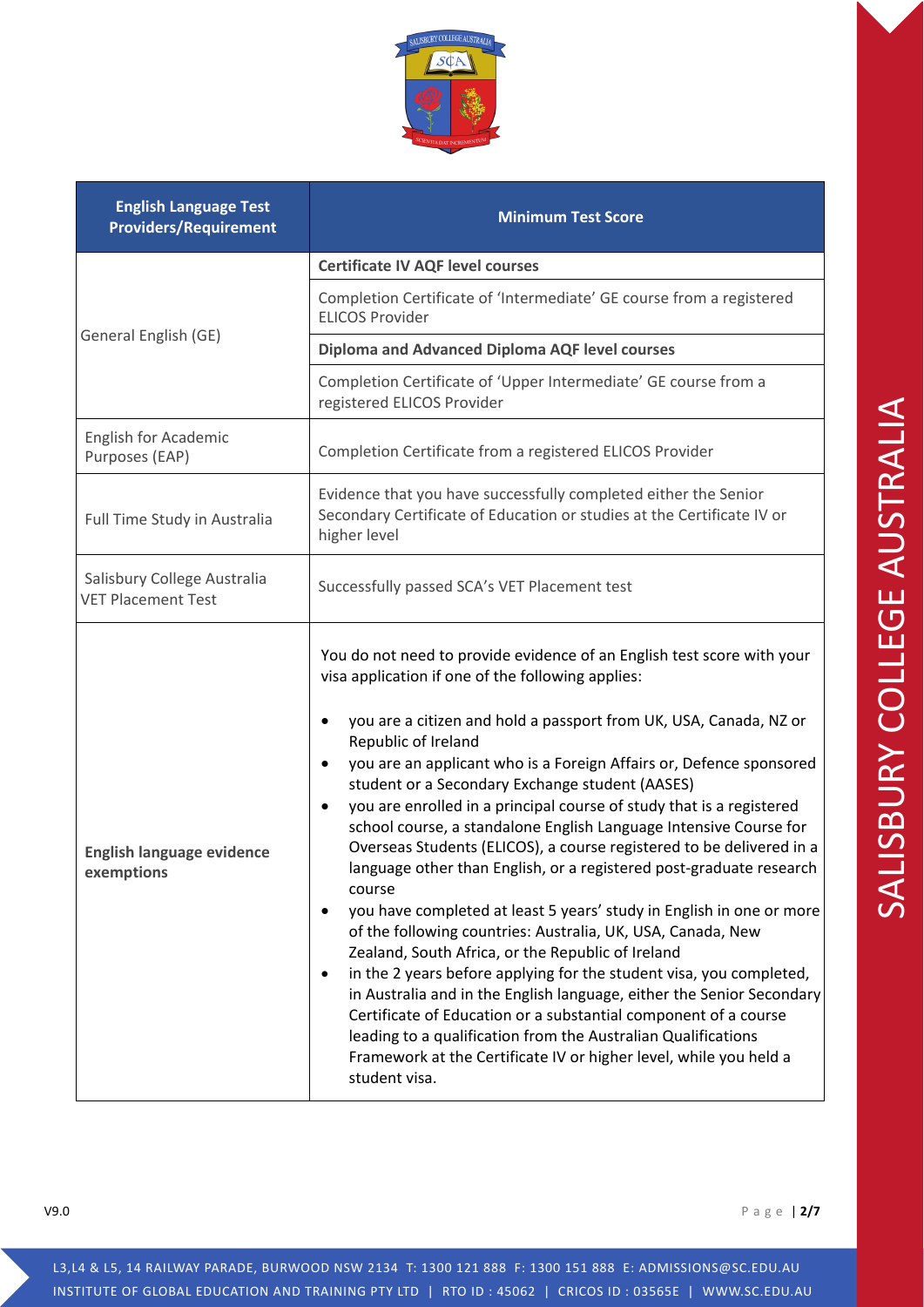

### **2) Qualification entry requirements**

| <b>Course Code and Name</b>                                     | <b>CRICOS Course</b><br><b>Code</b> | <b>Qualification entry</b><br>requirements                                                                                                                                                                   |
|-----------------------------------------------------------------|-------------------------------------|--------------------------------------------------------------------------------------------------------------------------------------------------------------------------------------------------------------|
| <b>BSB40120 Certificate IV in Business</b>                      | 108155F                             | Nil                                                                                                                                                                                                          |
| BSB50120 Diploma of Business                                    | 108157D                             | Nil                                                                                                                                                                                                          |
| BSB60120 Advanced Diploma of Business                           | 108154G                             | Nil                                                                                                                                                                                                          |
| BSB40820 Certificate IV in Marketing<br>and Communication       | 108156E                             | Nil                                                                                                                                                                                                          |
| BSB50620 Diploma of Marketing<br>and Communication              | 108158C                             | • successful completion of all<br>core units in BSB40820<br>Certificate IV in Marketing and<br>Communication.                                                                                                |
| BSB60520 Advance Diploma of Marketing<br>and Communication      | 106775E                             | •Successfully completed all the<br>core units or its equivalent of<br><b>BSB50620 Diploma of Marketing</b><br>and Communication<br>or<br>•Have four years equivalent full-<br>time relevant work experience. |
| BSB50420 Diploma of Leadership<br>and Management                | 104311J                             | Nil                                                                                                                                                                                                          |
| BSB60420 Advanced Diploma of<br>Leadership and Management       | 108152J                             | Nil                                                                                                                                                                                                          |
| SIT40516 Certificate IV in Commercial<br>Cookery                | 0100891                             | Nil                                                                                                                                                                                                          |
| SIT50416 Diploma of Hospitality<br>Management                   | 0100892                             | Nil                                                                                                                                                                                                          |
| SIT60316 - Advanced Diploma of<br><b>Hospitality Management</b> | 106776D                             | Nil                                                                                                                                                                                                          |

#### **2)** Additional requirements

• All students must be at least 18 years old age.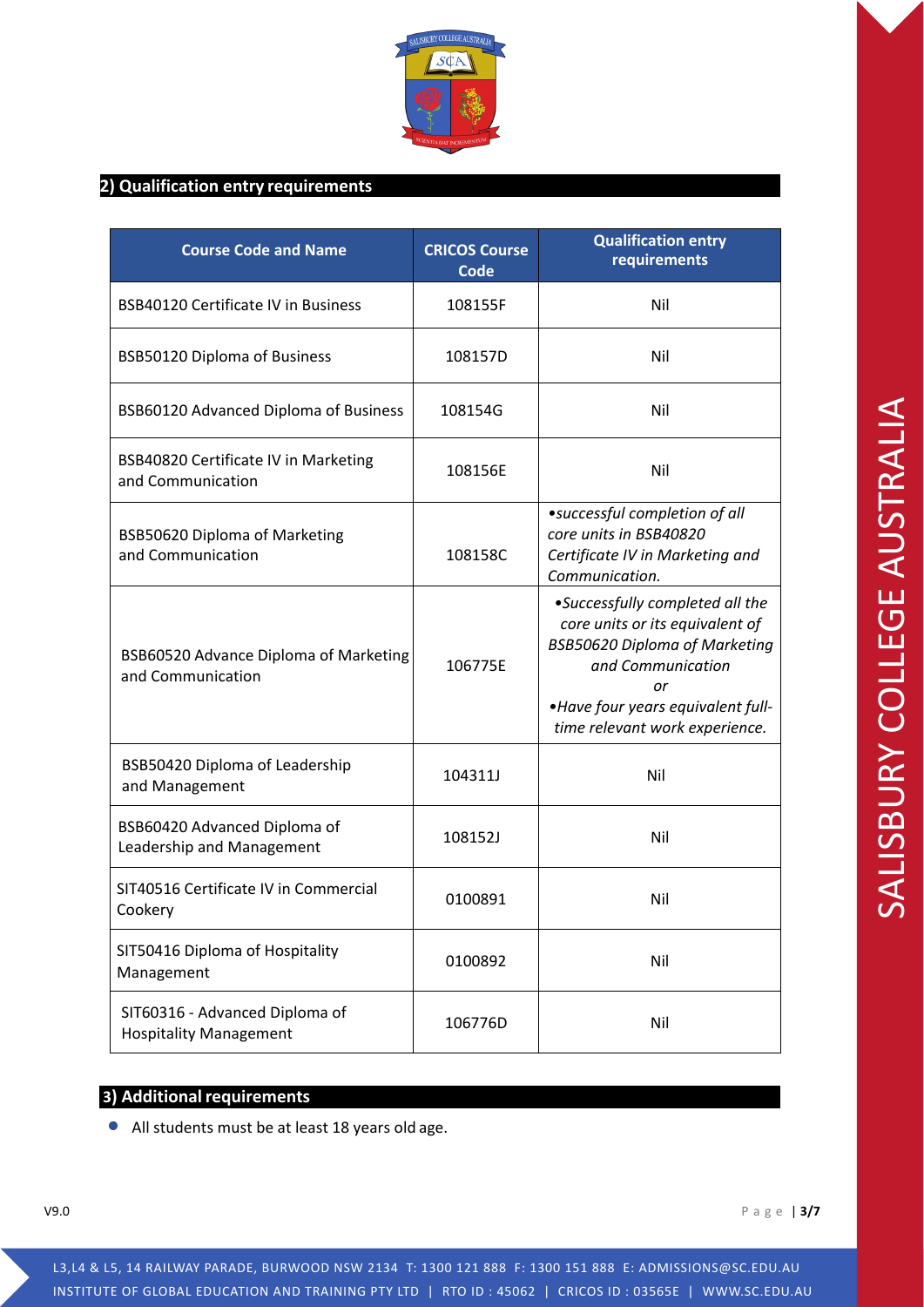

## **3) 4) Academic Entry requirement equivalents**

| Country       | <b>Certificate IV (VET)</b>                                                                                                                     | <b>Diploma and Advanced Diploma (VET)</b>                                                                                                                                             |
|---------------|-------------------------------------------------------------------------------------------------------------------------------------------------|---------------------------------------------------------------------------------------------------------------------------------------------------------------------------------------|
| Bangladesh    | Secondary School Certificate DHA<br>requires completion of Year11 for<br>student visa                                                           | Higher Secondary Certificate/vocational higher secondary<br>certificate (Minimum CGPA is 3.5 or 60% in HSC/First<br>Division pass)<br>GCE A-Level (3 passes)                          |
| <b>Brazil</b> | Year 10 equivalent/Ensino<br>Fundamental                                                                                                        | Certificado/diploma de Ensino Medio                                                                                                                                                   |
| Cambodia      | Completion of Year 11                                                                                                                           | Diploma of Upper Secondary Education/Baccalaurate                                                                                                                                     |
| Canada        |                                                                                                                                                 | <b>High School Graduation Diploma</b>                                                                                                                                                 |
| Chile         | Completion of the<br>Licencia de Educacion Media<br>(Certificate of Secondary<br>Education) with a Grade average<br>of 4.5 or more (Suficiente) | Completion of the Licencia de Educacion Media (Certificate<br>of Secondary Education) with a Grade average of 4.5 or<br>more (Suficiente)                                             |
| China         | Completion of Year 11                                                                                                                           | Senior High School Graduation Certificate                                                                                                                                             |
| Colombia      | <b>Completion of the Bachillerato</b>                                                                                                           | <b>Completion of Bachillerato</b>                                                                                                                                                     |
| Egypt         |                                                                                                                                                 | Thanawiyya al-A'aama (General Secondary Education<br>Certificate)                                                                                                                     |
| Fiji          | Fiji School Leaving<br>Certificate (FSLC)                                                                                                       | Fiji Form 7 Examination/Fiji School Leaving Certificate<br>(FSLC)                                                                                                                     |
| France        | <b>Brevet fundamentals</b>                                                                                                                      | Baccalaureat/Brevet professionelles                                                                                                                                                   |
| Hong Kong     | Hong Kong Certificate of<br><b>Education Examination SeniorHigh</b><br>School - Year 1                                                          | Hong Kong Advanced Level Examination: Two advanced<br>level passes Grade E or above and Three HKCEE passes<br>Grade E or above OR<br>Hong Kong Diploma of Secondary Education (HKDSE) |
| Indonesia     | Completion of SMU 3 or SMU 2<br>with average grade of 7.0 in<br>academic subjects                                                               | Senior Secondary School Certificate of Completion<br>(ijazah/STTB SMA/STTB SMK/ STTB/MA)                                                                                              |

V9.0 Page | **4/7**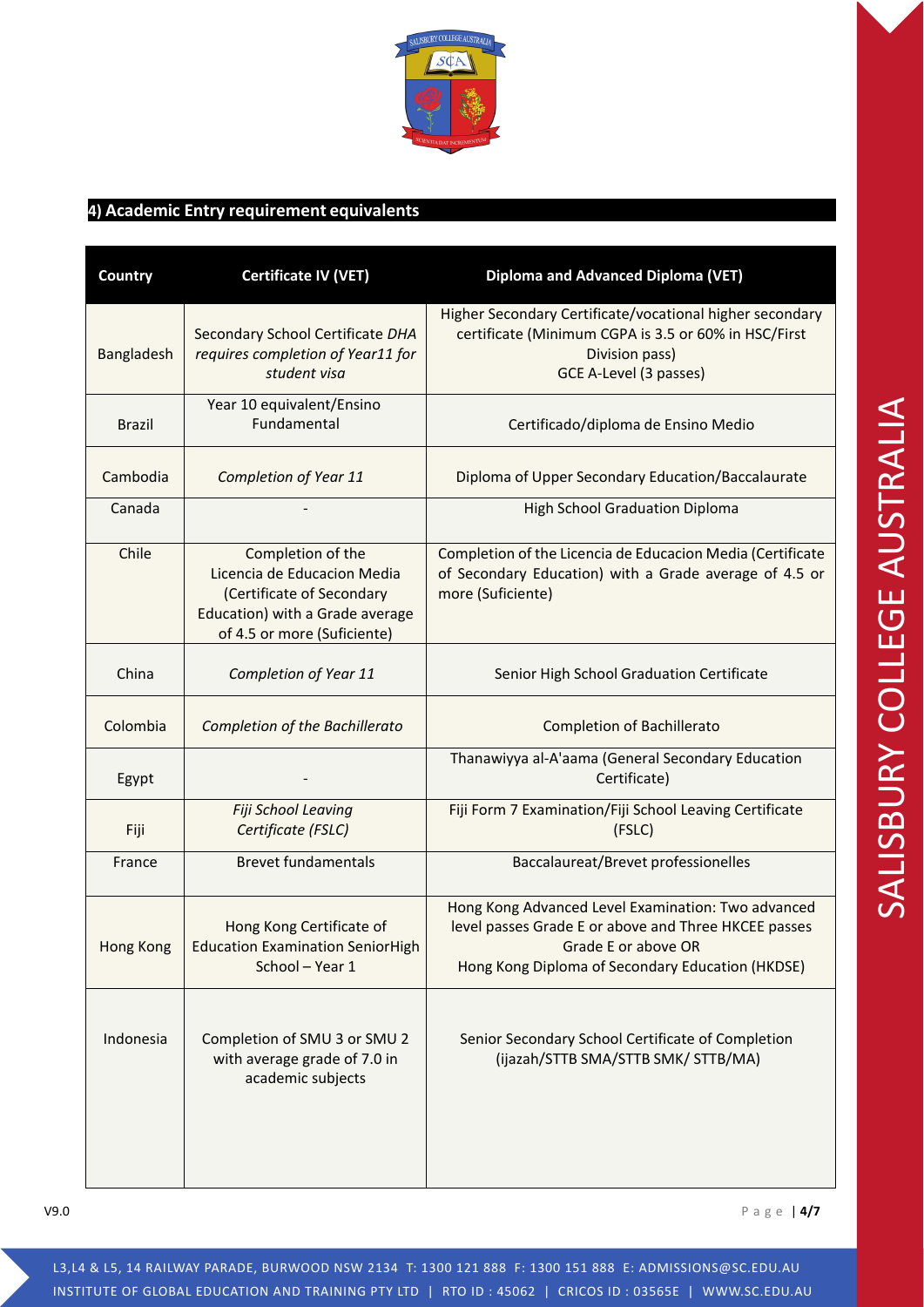

| Country              | <b>Certificate IV (VET)</b>                                                                                                                                    | <b>Diploma and Advanced Diploma (VET)</b>                                                                                                                                                                 |
|----------------------|----------------------------------------------------------------------------------------------------------------------------------------------------------------|-----------------------------------------------------------------------------------------------------------------------------------------------------------------------------------------------------------|
| India                | All Indian Secondary School<br>Certificate<br><b>Indian Certificate of Secondary</b><br><b>Education (ICSE SX)</b><br>Secondary Certification, GCE O-<br>Level | All India Senior School<br>CertificateIndian School<br>Certificate<br>Senior Secondary (Year 12 Examination, GCE A-Level)                                                                                 |
| Iran                 | <b>HSC Diploma</b>                                                                                                                                             | National High School Diploma (4 year program)/<br>Pre-University Certificate                                                                                                                              |
| Iraq                 |                                                                                                                                                                | Baccalaureate Ilmiya (Science) or Baccalaureate<br>Adabiyya (Humanities) or Baccalaureate Mihniya<br>(Vocational)                                                                                         |
| Israel               |                                                                                                                                                                | Teudat Bagrut (Matriculation Certificate)                                                                                                                                                                 |
| Italy                | Diploma di scuola<br>secondaria di primo grado                                                                                                                 | Diploma di superamento dell'esame di stato<br>conclusivodei corsi di istruzione secondaria superiore<br>(Upper Secondary School Leaving Certificate) OR<br>Diploma liceale (Diploma of State examination) |
| Japan                | Completion of Kotogakko Year 1<br>Lower Secondary Leaving<br>Certificate                                                                                       | Kotogakko Sotsugyo Shosho (Upper Secondary<br>SchoolCertificate)/Shomeisho                                                                                                                                |
| Jordan               |                                                                                                                                                                | <b>General Secondary Education Certificate</b><br>Examination(Tawjihi)                                                                                                                                    |
| Kenya                | <b>GCE O-Level</b>                                                                                                                                             | Kenya Certificate of Secondary Education (KCSE)                                                                                                                                                           |
| Republic of<br>Korea | <b>Completion of Senior High</b><br>School Grade 1 or equivalent                                                                                               | General/Academic Senior High School Certificate/<br>Diploma (Kodung Hakkyo Choreupchang)/HS Diploma                                                                                                       |
| Lebanon              | 1st year completion of General<br>Secondary School/Technical<br><b>Secondary School</b>                                                                        | Baccalaureat Libanaise (Baccalaureat 2) or<br>BaccalaureatTechnique/Technicien OR<br>Certificat Professione/de Maltrise/Technicien                                                                        |
| Malaysia             | Sijil Pelajaran Malaysia (SPM);<br>Senior Middle 2 or equivalent<br><b>GCE O-Level</b>                                                                         | Sijil Tinggi Pelajaran Malaysia (STPM)<br>ORGCE A-Level (2 passes)                                                                                                                                        |

V9.0 Page | **5/7**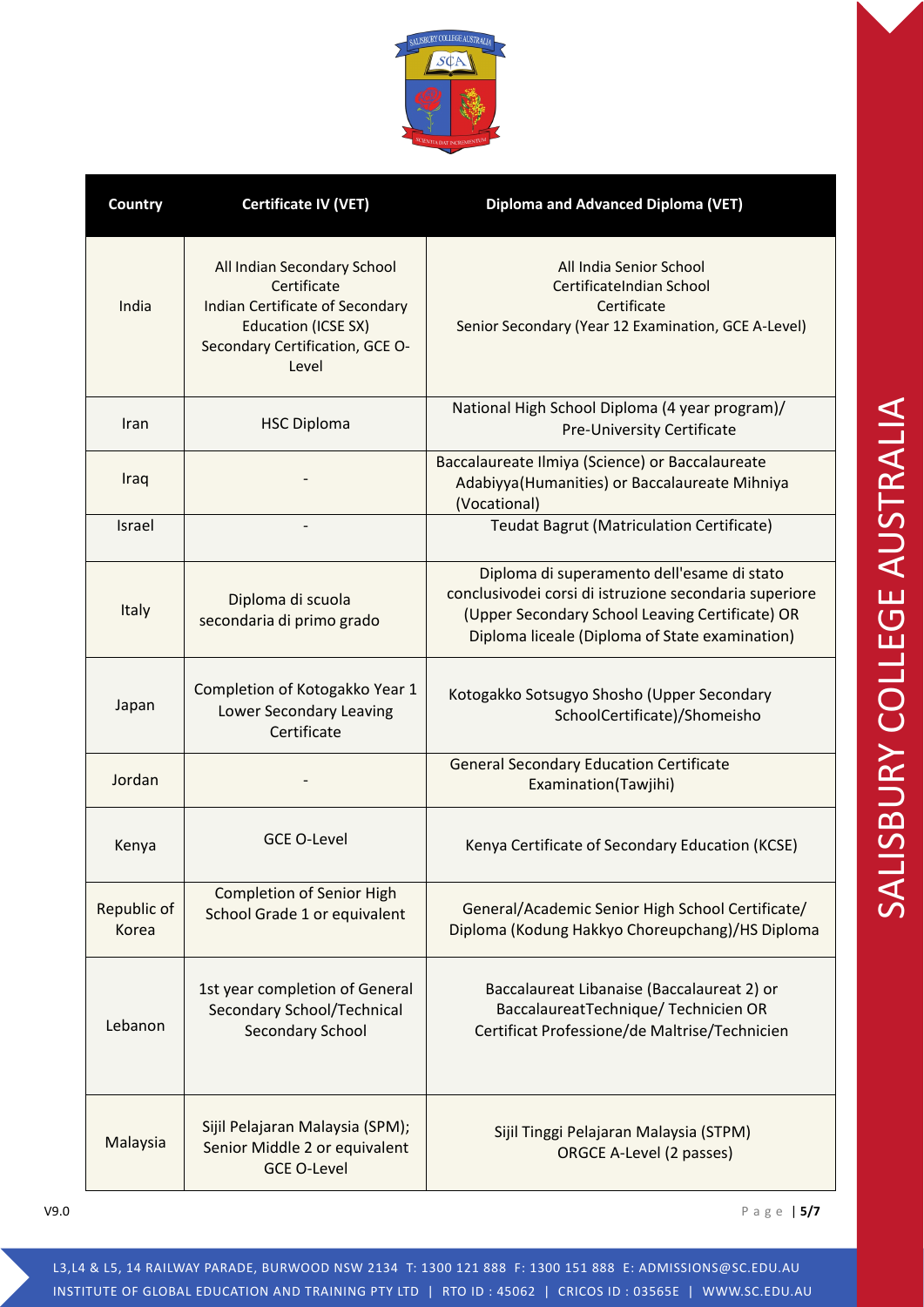

| Country          | <b>Certificate IV (VET)</b>                                                    | Diploma and Advanced Diploma (VET)                                                                                                                                              |
|------------------|--------------------------------------------------------------------------------|---------------------------------------------------------------------------------------------------------------------------------------------------------------------------------|
| <b>Mauritius</b> | <b>GCE O-Level</b>                                                             | GCE A-Level or equivalent including at least two<br>subjectsat GCE A-Level                                                                                                      |
| Mexico           | Certificado de Educacion<br>Secundaria (Certificate of<br>Secondary Education) | 2-3 year Preparatoria or Bachillerato program                                                                                                                                   |
| Myanmar          | <b>GCE O-Level</b>                                                             | <b>Basic Education High School Examination</b><br>Matriculation, GCE A-Level                                                                                                    |
| Nepal            | Completion of Year 11                                                          | Higher Secondary Education Board Certificate (Grade<br>12)                                                                                                                      |
| Pakistan         | Secondary School Certificate                                                   | <b>Higher Secondary School</b><br>Certificate/Intermediate<br>Certificate                                                                                                       |
| Peru             | Tercer año de educación<br>secundaria                                          | Secundaria Comun Completa                                                                                                                                                       |
| Philippines      | Completion of Year 11                                                          | Two years of university                                                                                                                                                         |
| Saudi Arabia     |                                                                                | <b>General Secondary Education Certificate (3)</b><br>years)(any stream)                                                                                                        |
| Singapore        | <b>GCE O-Level</b>                                                             | <b>GCE A-Level</b>                                                                                                                                                              |
| South Africa     |                                                                                | National Senior Certificate/ Senior Certificate                                                                                                                                 |
| Sri Lanka        | Sri Lankan GCE O-Level                                                         | Sri Lankan GCE A-Level (3 passes) or British GCE A-Level<br>(2passes)                                                                                                           |
| Syria            |                                                                                | General Secondary School Certificate (Al Shahada<br>AlThanawiya Baccalaureate)<br><b>Technical or Vocational Secondary School Certificate</b><br><b>Technical Baccalaureate</b> |
| Taiwan           | Year 10                                                                        | Senior High School Leaving Certificate (Diploma)                                                                                                                                |
| Thailand         | <b>Certificate of Secondary</b><br>Education/M6                                | Certificate of Secondary Education/M6                                                                                                                                           |
| Turkey           |                                                                                | Lise Diplomasi (Secondary School Diploma) Technical or<br>Vocational School Diploma (Teknik or Meslek Lise<br>Diplomasi)                                                        |

V9.0 Page | **6/7**